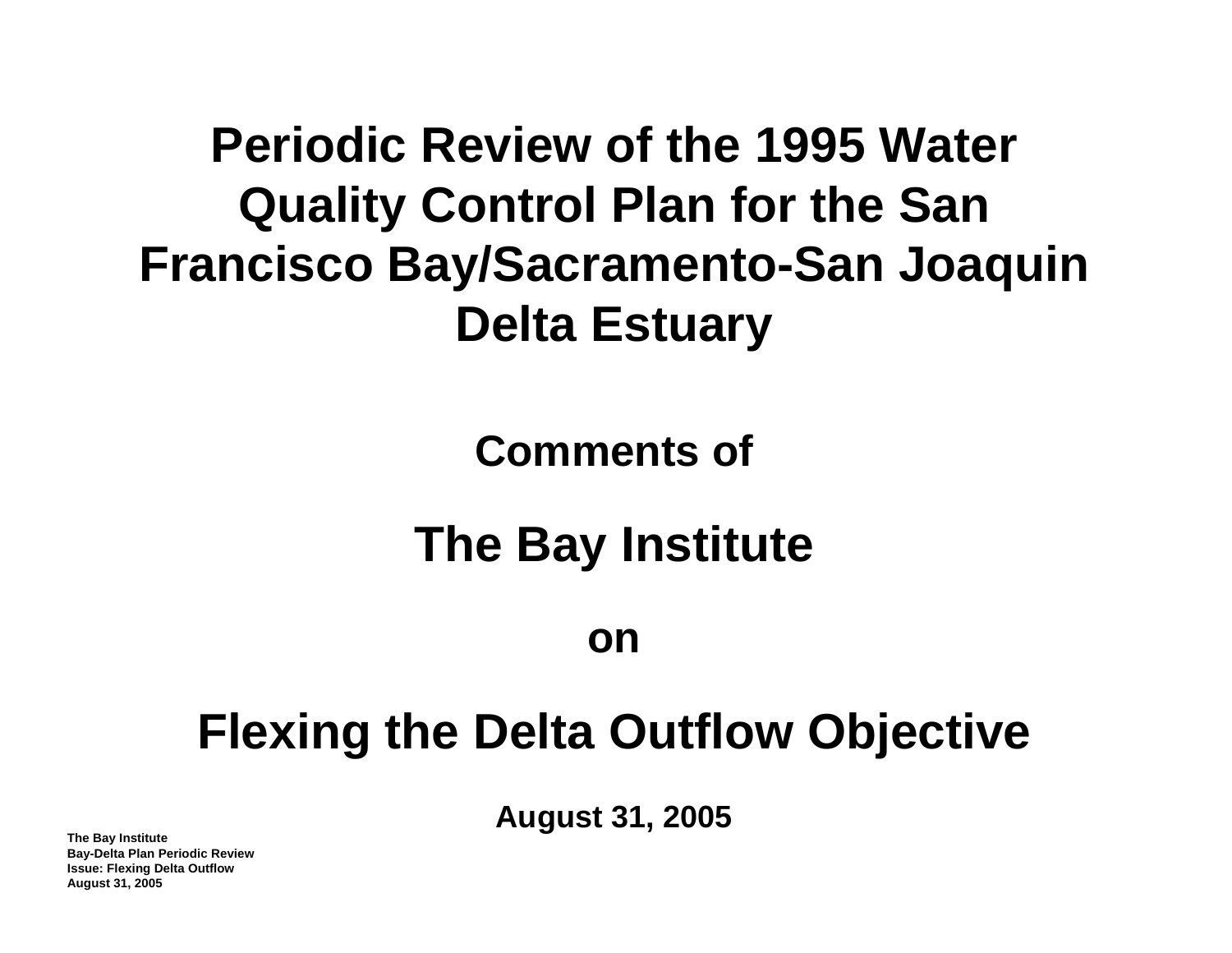**The SWRCB should not amend the Delta Outflow Objective to increase flexibility in the value of the objective or in alternative methods to meet the objective.**

**1. Need for flexibility to avoid upstream problems has not been demonstrated**

**2. No biological basis to justify benefits of flexibility**

**3. Flexibility would reduce protection for Bay-Delta fish and wildlife and estuarine habitat**

**4. Flexibility proposal converts estuarine habitat protection objective into tool to achieve other purposes**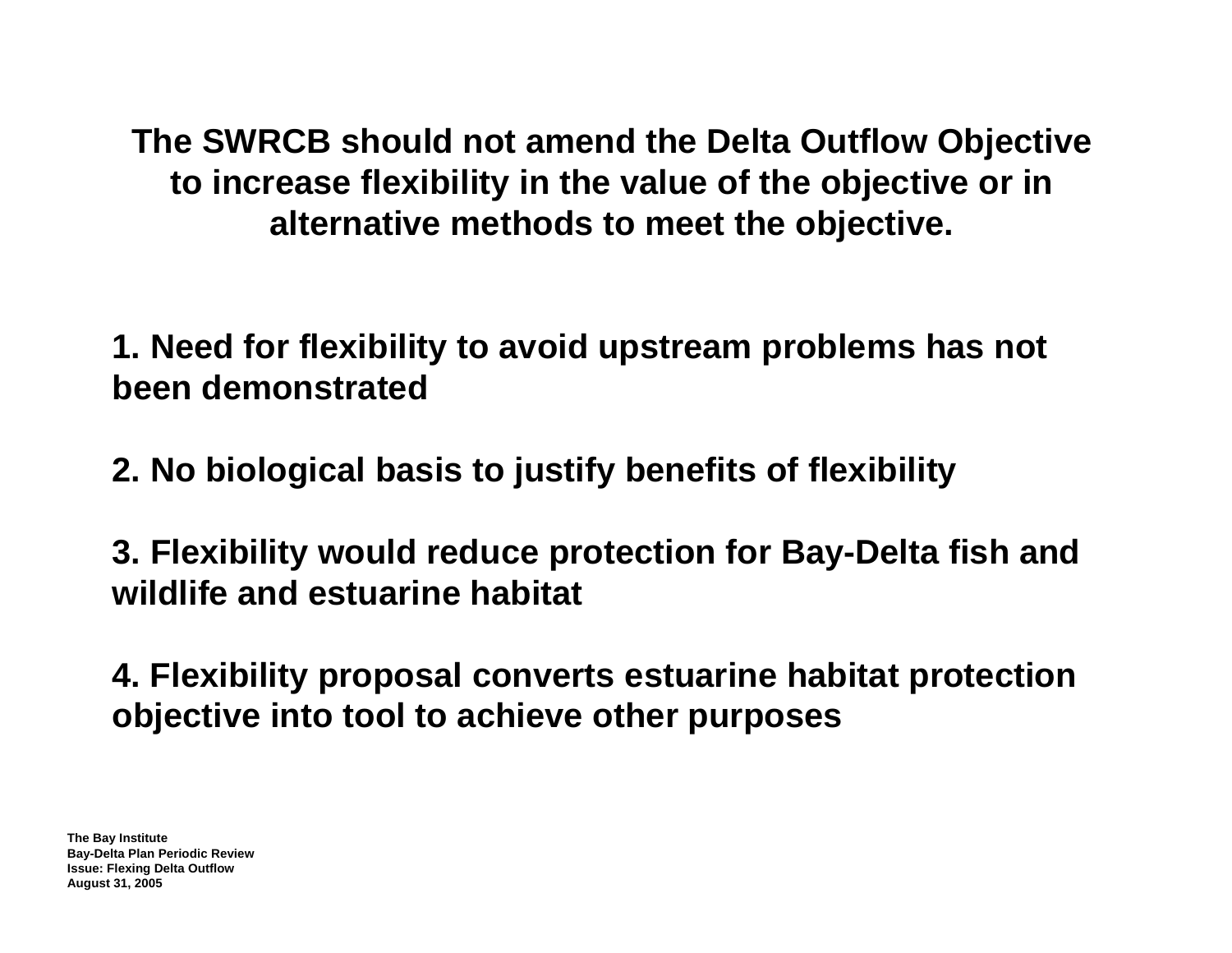### **1. Need For Flexibility To Avoid Upstream Problems Has Not Been Demonstrated**

#### **Water Years 2003 and 2004 – cited as examples of conflict between compliance with Delta Outflow Objective and upstream flow management for salmonid fishes (American River)**



**August 31, 2005**

**Delta Outflow - February 2003**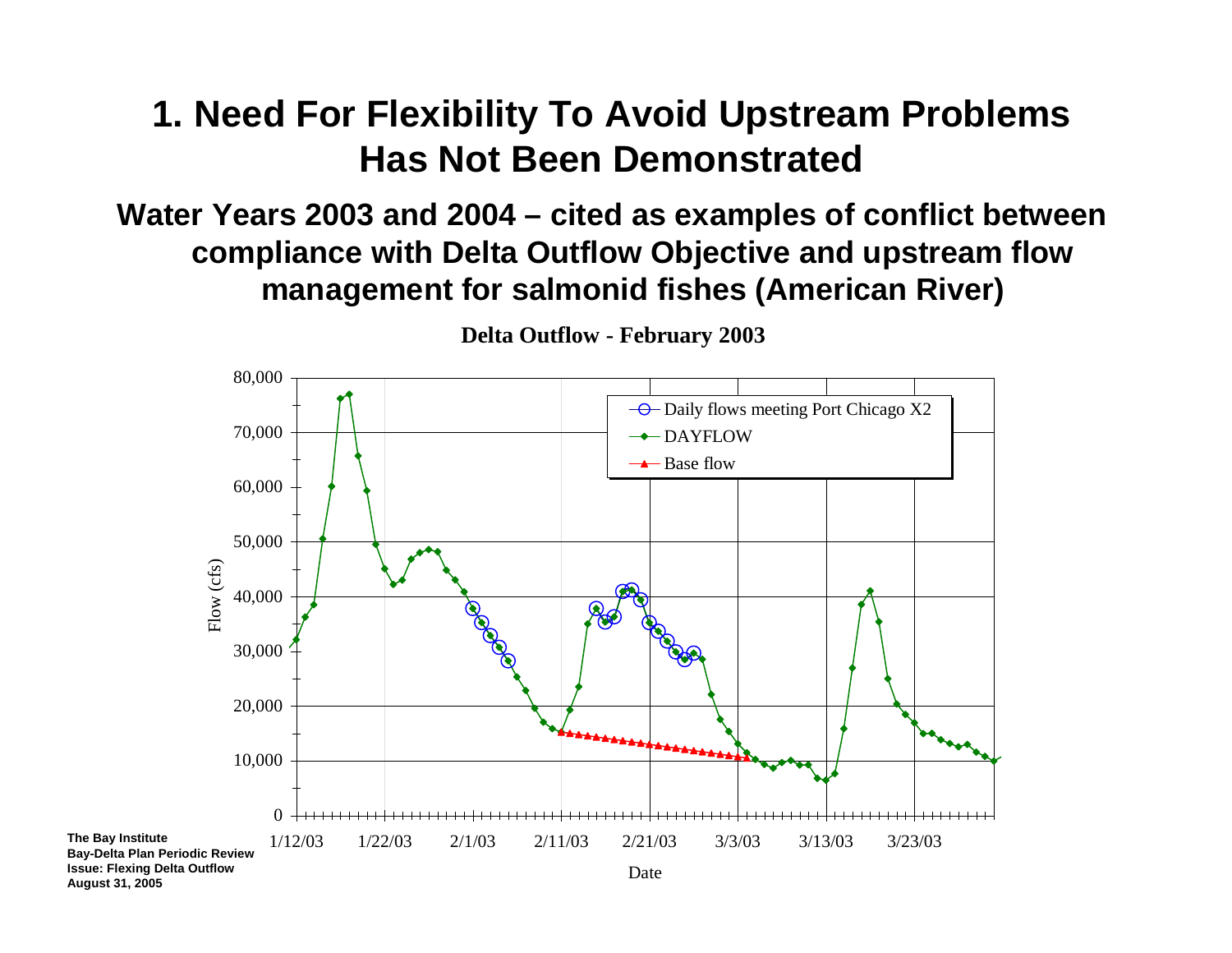### **1. Need For Flexibility To Avoid Upstream Problems Has Not Been Demonstrated**

- • **Upstream problems were the result of operational decisions, not a problem inherent with meeting Delta Outflow Objective**
- **Alternative water management strategies (e.g., earlier increases in releases to maintain compliance via EC) could have avoided the extreme flow fluctuations and upstream impacts**
- • **Retrospective analysis and computer model gaming exercises showed Delta Outflow Objective would have been met without higher releases on the American River than resulted in harmful flow fluctuations (TBI June 3, 2005 letter, Appendix C)**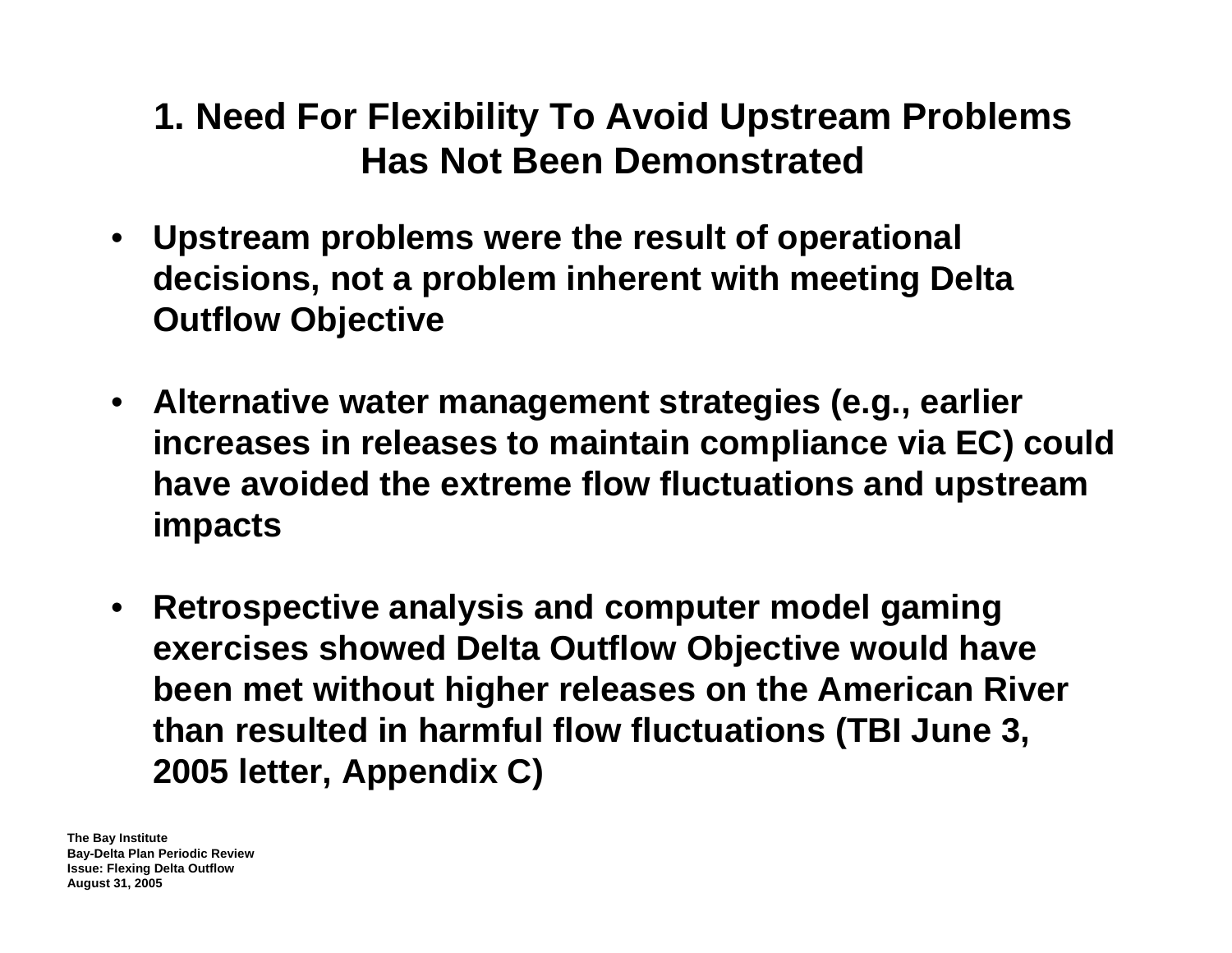## **2. No Biological Basis to Justify Benefits of Flexibility**

**Delta Outflow Objective is an undisputed, science-based approach to regulate minimum outflows in a manner that reflects and partially mimics seasonal and inter-annual variation in spring flows in the natural estuarine system.** 

**Key Features:**

- **Retains the natural variability in California's hydrograph**
- **System-wide approach – monthly objectives set by inflows to major rivers in the previous month propagate key environmental conditions (flow, temperature, turbidity) downstream and to the estuary**
- **Regulates a specific environmental condition (outflow) known to significantly affect multiple Delta fish and invertebrate species, and overall estuarine habitat conditions and ecological processes**

**The Bay Institute Bay-Delta Plan Periodic Review Issue: Flexing Delta Outflow August 31, 2005**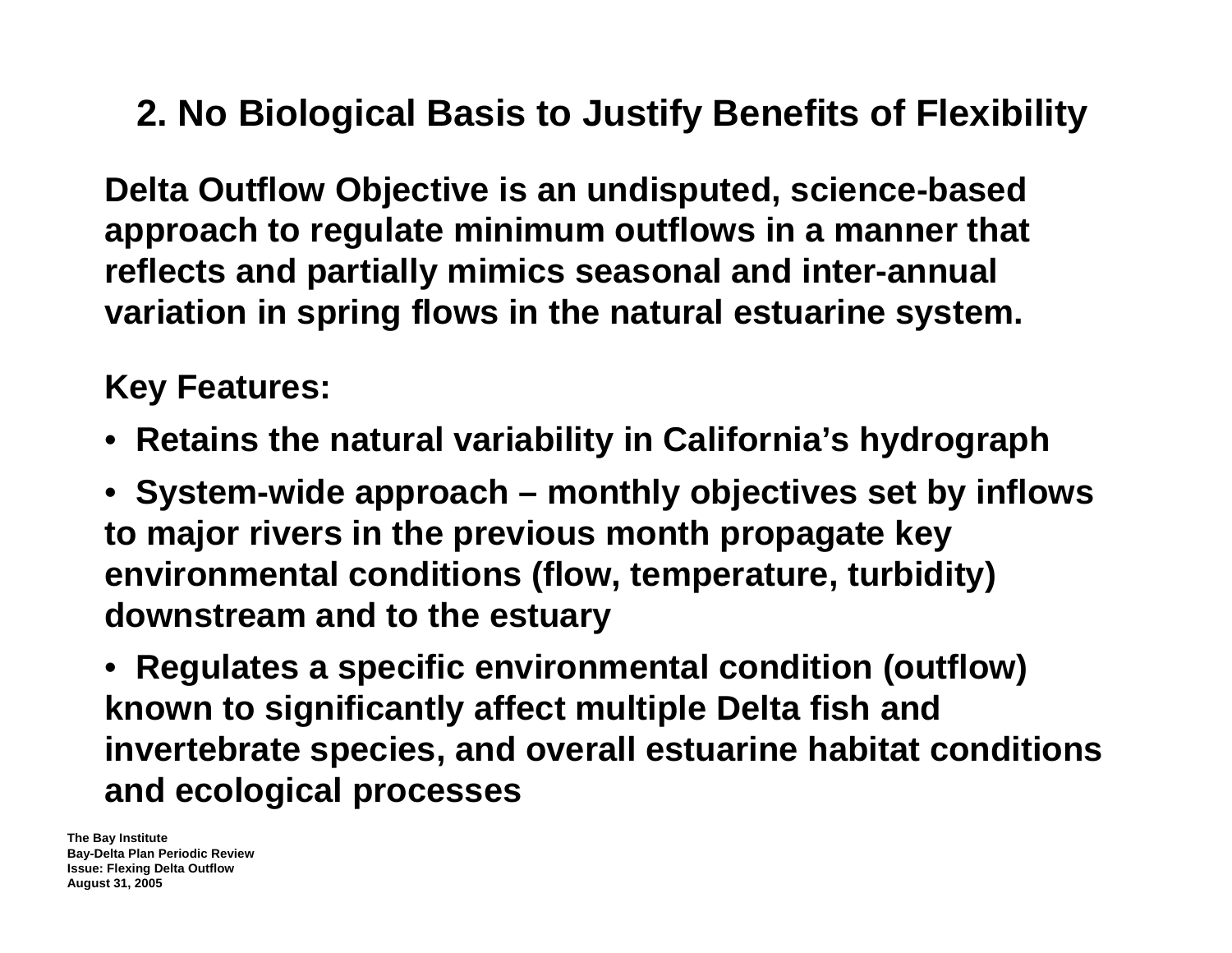### **3. Flexibility Would Reduce Protection For Bay-delta Fish And Wildlife And Estuarine Habitat**

**Proposals to "flex" the Delta Outflow Objectives would reduce protection of the Bay-Delta fishes and invertebrates and estuarine habitat.**

- **State Water Contractor's analysis indicates that a 0.5 km upstream shift in springtime X2 would result in a 2% decrease in longfin smelt population**
- **Using data from W. Kimmerer, we estimate that shifting X2 from 65 to 66 km would result in a 12% population decrease for longfin smelt**
- **Given the current steep population decline of multiple Delta outflow-dependent species, any changes in Delta Outflow objective that reduce protection are potentially catastrophic**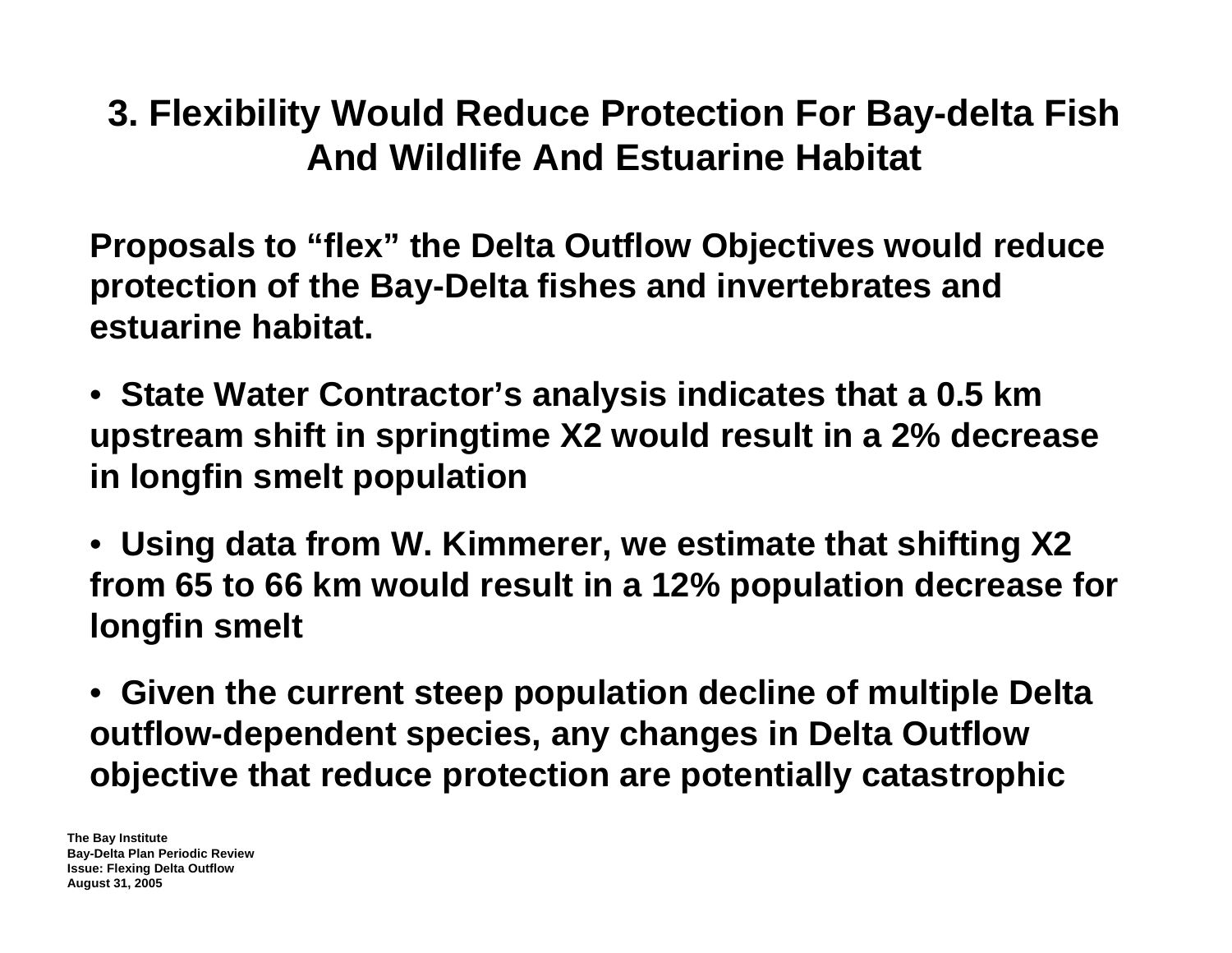**In 2002, use of the Port Chicago EC trigger eliminated high flows in all four months specified by the PMI**



**The Bay Institute Bay-Delta Plan Periodic Review Issue: Flexing Delta Outflow August 31, 2005**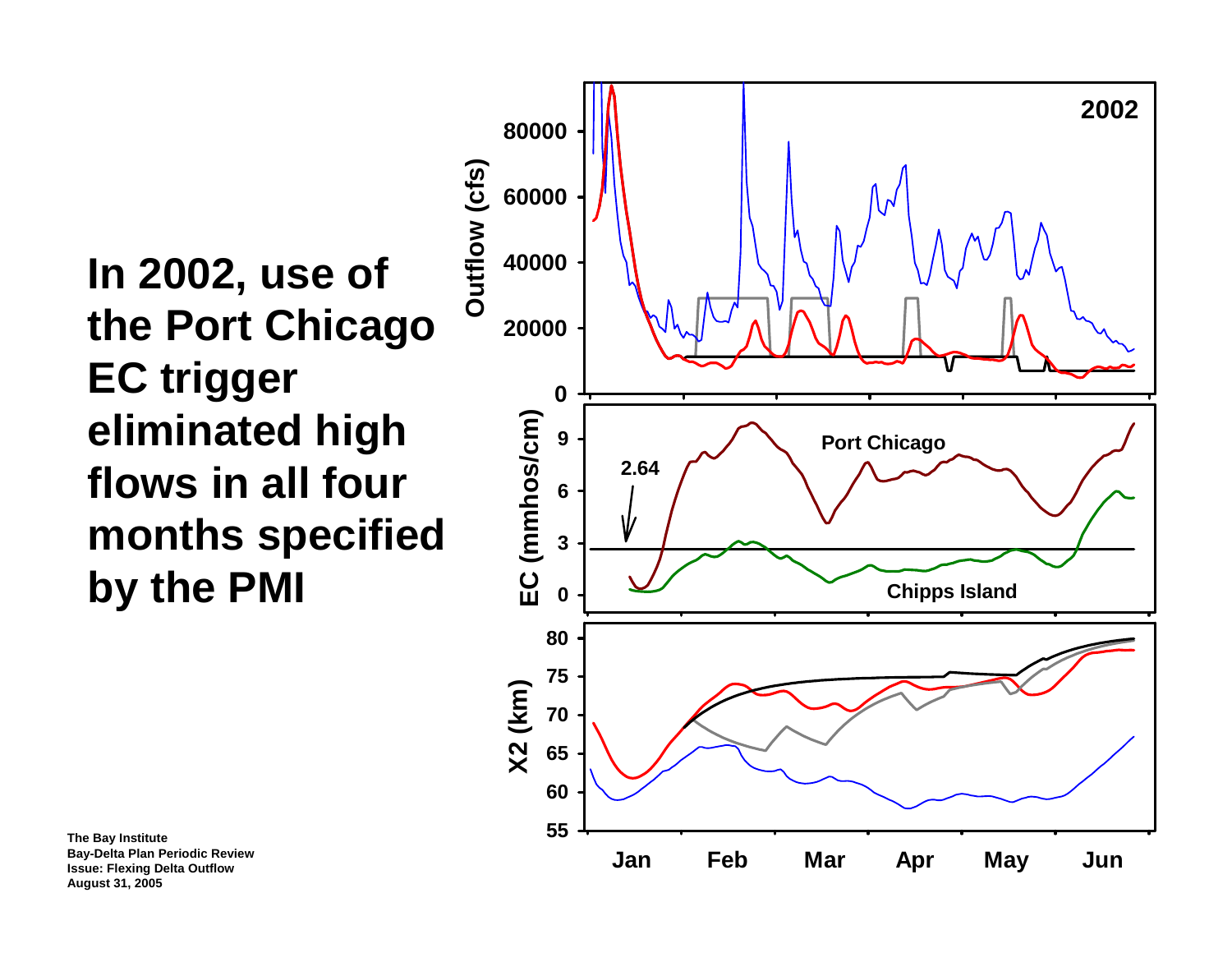**Using Kimmerer data, the average 1.7 km upstream shift in Feb-June X2 corresponded to:**

**Longfin smelt: 20%**

**Bay shrimp: 10%**

**Pacific herring: 8%**



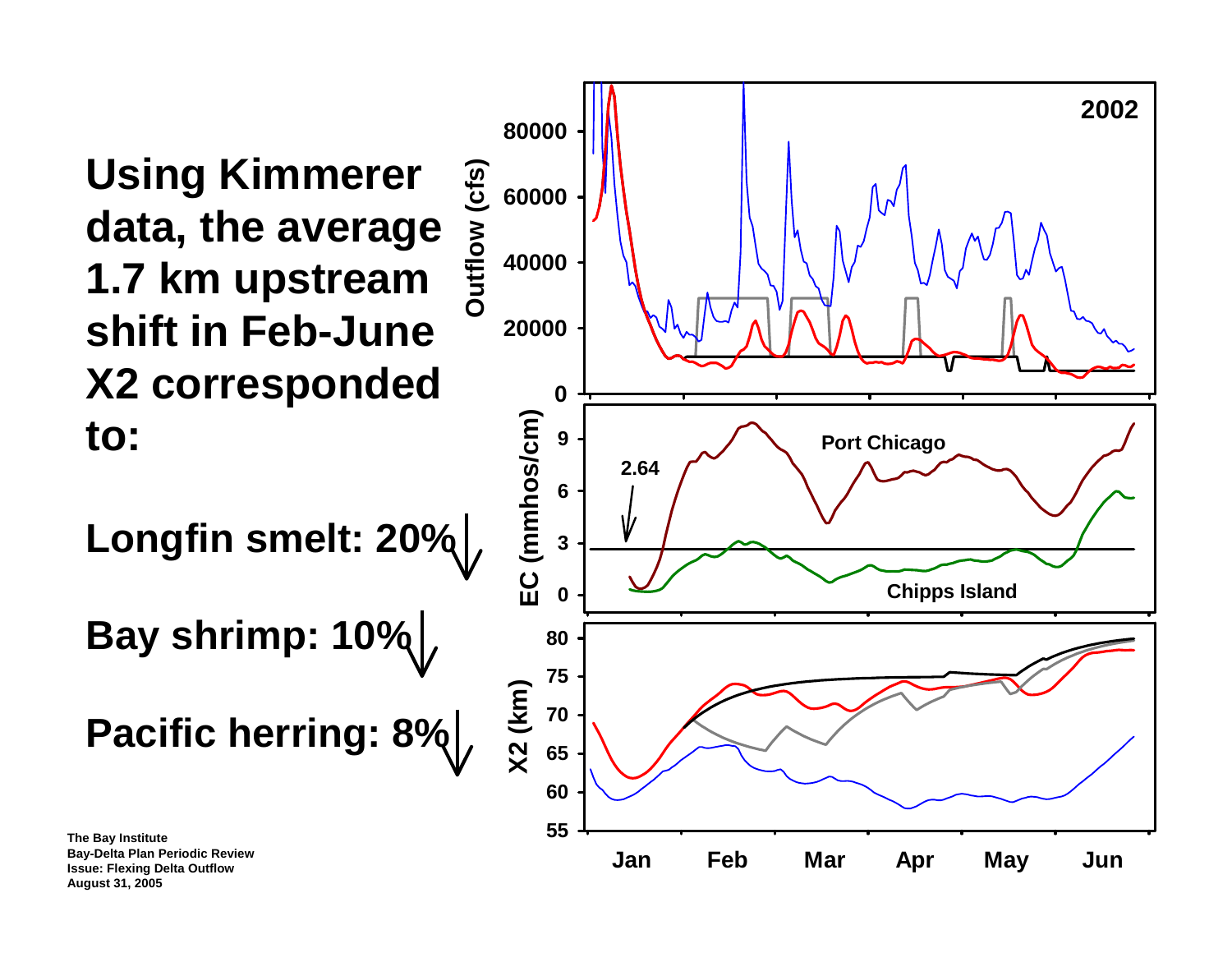**In 2002, populations of many estuarine pelagic fish species and several of their key food organisms declined sharply to critically low levels**



**The Bay Institute Bay-Delta Plan Periodic Review Issue: Flexing Delta Outflow August 31, 2005**

## **2002**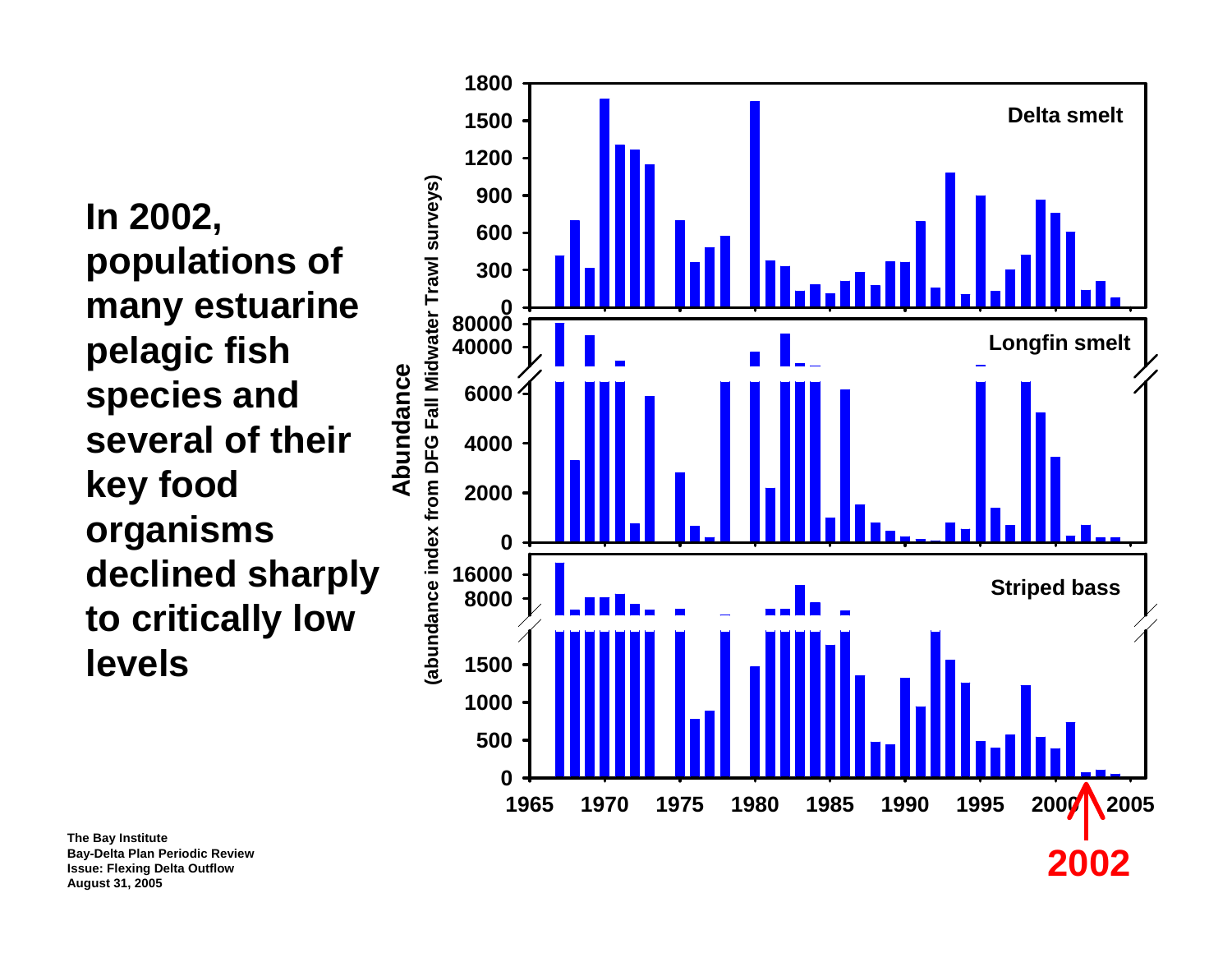**4. Flexibility Proposal Converts Estuarine Habitat Protection Objective Into Tool To Achieve Other Purposes**

- **Delta outflow objective based on proven relationships, benefits; necessary to provide minimum estuarine habitat beneficial use protection under the Clean Water Act**
- **Flexibility not needed to prevent upstream problems, so what is the purpose of flexing?**
- **New purposes are undefined benefits to control take, make upstream releases, etc. Why are these benefits achievable only in lieu of Delta Outflow?**